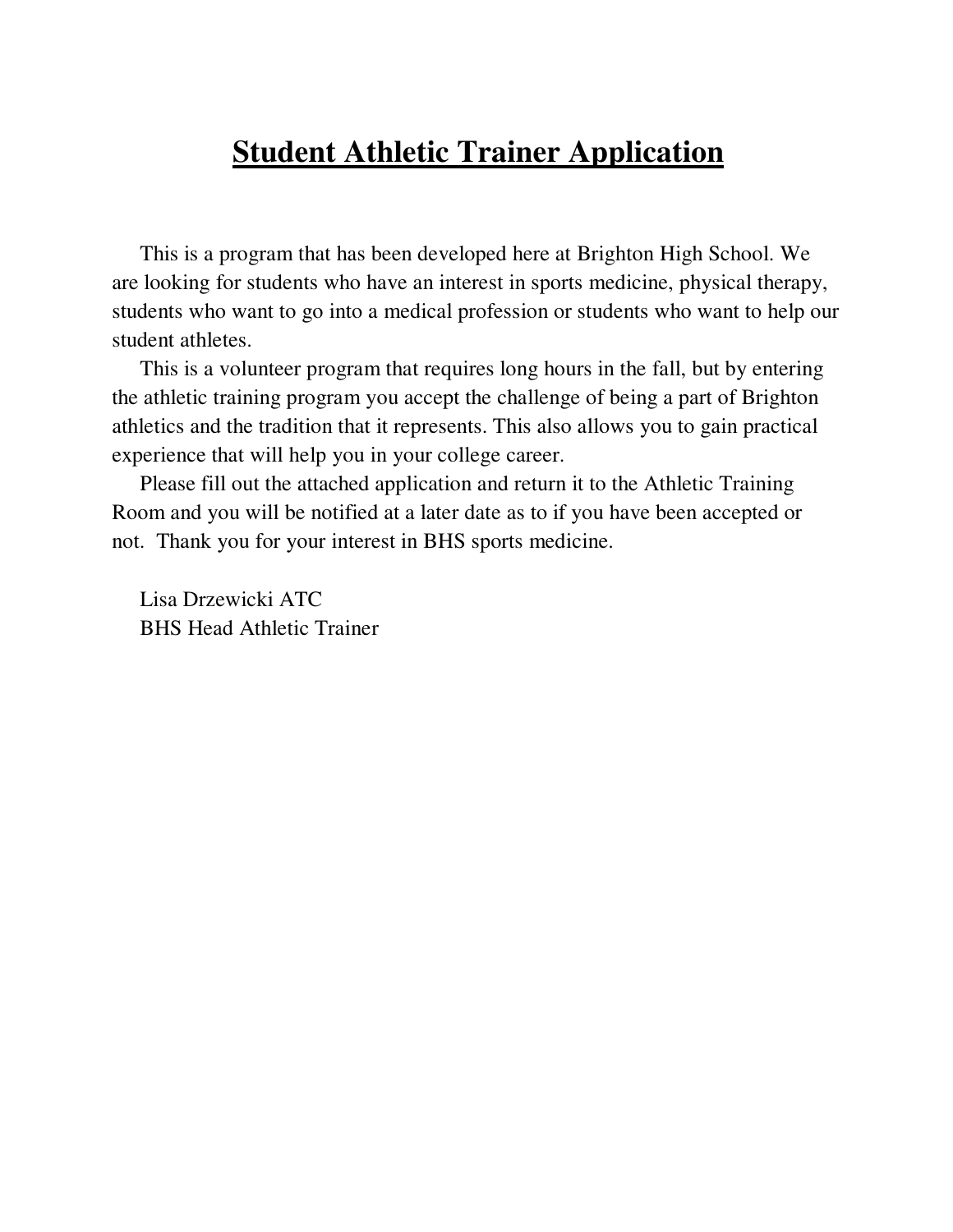| Parent/ Guardian Name: 1988 and 2008 and 2010 and 2010 and 2010 and 2010 and 2010 and 2010 and 2010 and 2010 and 2010 and 2010 and 2010 and 2010 and 2010 and 2010 and 2010 and 2010 and 2010 and 2010 and 2010 and 2010 and 2         |  |
|----------------------------------------------------------------------------------------------------------------------------------------------------------------------------------------------------------------------------------------|--|
|                                                                                                                                                                                                                                        |  |
|                                                                                                                                                                                                                                        |  |
|                                                                                                                                                                                                                                        |  |
|                                                                                                                                                                                                                                        |  |
| How many days have you been absent this past year?<br><u>Letting the subset of the subset of the subset of the subset of the subset of the subset of the subset of the subset of the subset of the subset of the subset of the sub</u> |  |
| Grade Point Average:                                                                                                                                                                                                                   |  |
|                                                                                                                                                                                                                                        |  |
| <b>Yes No</b>                                                                                                                                                                                                                          |  |
| What extra-curricular activities are you, or you plan to be involved in at school and away                                                                                                                                             |  |
| from school?                                                                                                                                                                                                                           |  |
| a se provincia de la construcción de la construcción de la construcción de la construcción de la construcción                                                                                                                          |  |
| <b>Hobbies</b> and                                                                                                                                                                                                                     |  |
|                                                                                                                                                                                                                                        |  |
|                                                                                                                                                                                                                                        |  |
| Do you plan a career in Athletic Training, Sports Medicine, Physical Therapy, or another                                                                                                                                               |  |
| health care professional?                                                                                                                                                                                                              |  |
| <b>Yes No</b>                                                                                                                                                                                                                          |  |
|                                                                                                                                                                                                                                        |  |
| What are your future                                                                                                                                                                                                                   |  |
|                                                                                                                                                                                                                                        |  |
|                                                                                                                                                                                                                                        |  |

**\_\_\_\_\_\_\_\_\_\_**